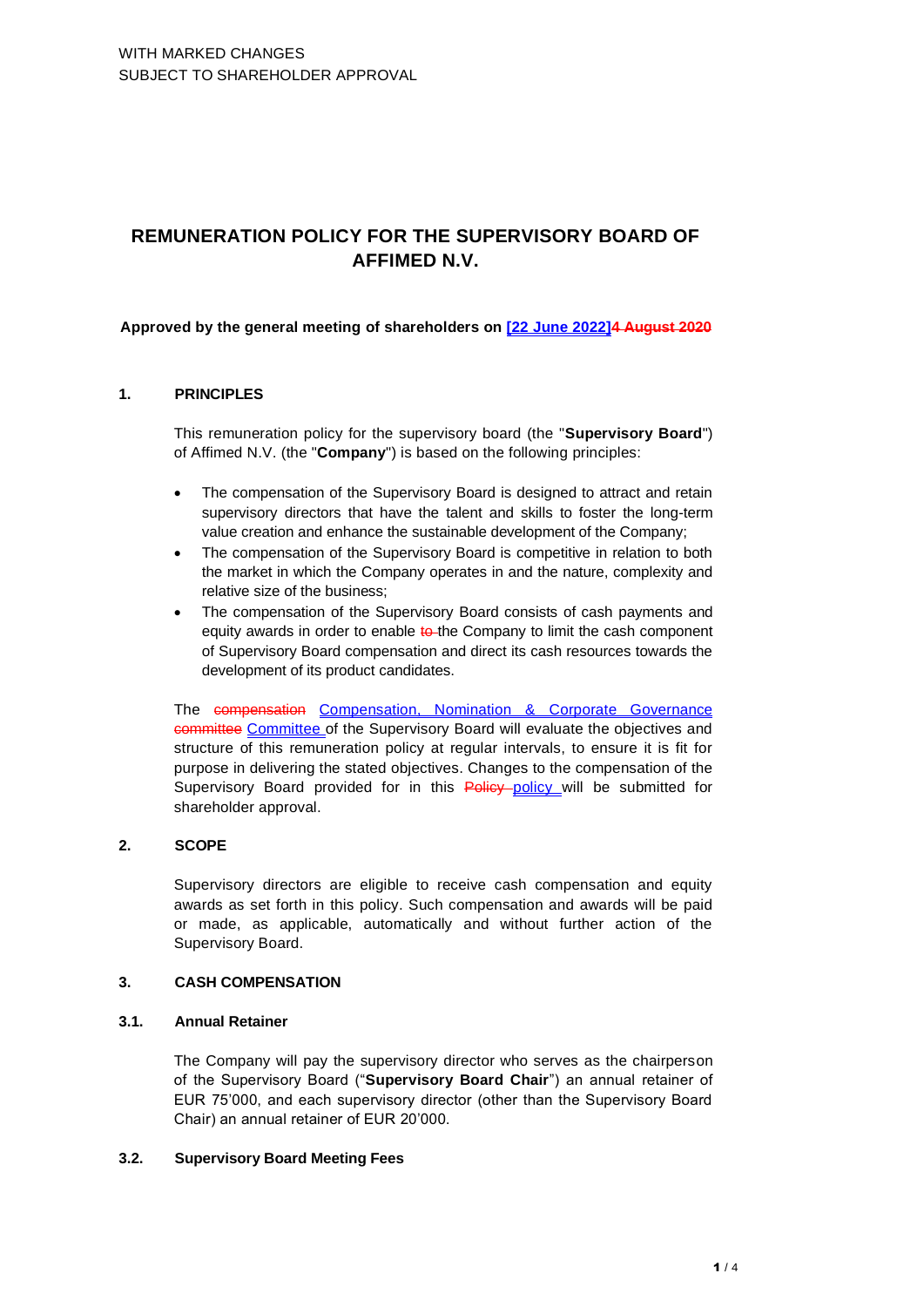The Company will pay each member of the Supervisory Board EUR 3'000 for in-person Supervisory Board meetings<sup>1</sup>, and EUR 1'500 for each virtual/telephonic Supervisory Board meeting, provided that the duration of such virtual/telephonic Supervisory Board meeting exceeds 30 minutes.

#### **3.3. Supervisory Board Committee Retainers and Meeting Fees**

The Supervisory Board has established the following standing committees: an Audit Committee, a Compensation Committee, a Compensation, Nomination & Corporate Governance Committee, and a Research & Development Committee and a Strategic Committee. The Supervisory Board may establish other standing committees. The committee chairpersons and committee members will receive additional compensation as described below:

#### *3.3.1. Committee Retainers*

The Company will pay a supervisory director serving as committee chair an annual retainer of EUR 15'000, as set forth below:

| Audit Committee chair:<br>—— Audit Committee of all. | --- |
|------------------------------------------------------|-----|
|                                                      |     |
| <del>,,,,,,,</del>                                   |     |

Chair of other committees established by the Supervisory Board **EUR** 7'500

### *3.3.2. Committee Meeting Fee*

Each member of a standing Board committee (including the committee chair) will receive EUR 1'500 for each in-person committee meeting<sup>2</sup>, and EUR 750 for each virtual/telephonic committee meeting, provided that the duration of such virtual/telephonic committee meeting exceeds 30 minutes.

### **3.4. Payment of Cash Compensation**

The Company will pay the annual retainers in quarterly installments within thirty (30) days after the end of each calendar quarter, and the fees for meetings attended by supervisory directors during a calendar quarter within thirty (30) days after the end of that calendar quarter.

### **3.5. Expense Reimbursements**

The Company will reimburse supervisory directors for reasonable expenses incurred to attend meetings of the Supervisory Board and its committees. Such

<sup>1</sup> A meeting initially called as an in-person meeting, but which has been changed into a virtual/telephonic meeting due to legal or other requirements shall for the purpose of this provision continue to qualify as an 'in-person Supervisory Board meeting'.<br>
<sup>2</sup> A meeting initially celled as Supervisory Board meeting'.

<sup>2</sup> A meeting initially called as an in-person meeting, but which has been changed into a virtual/telephonic meeting due to legal or other requirements shall for the purpose of this provision continue to qualify as an 'in-person committee meeting'.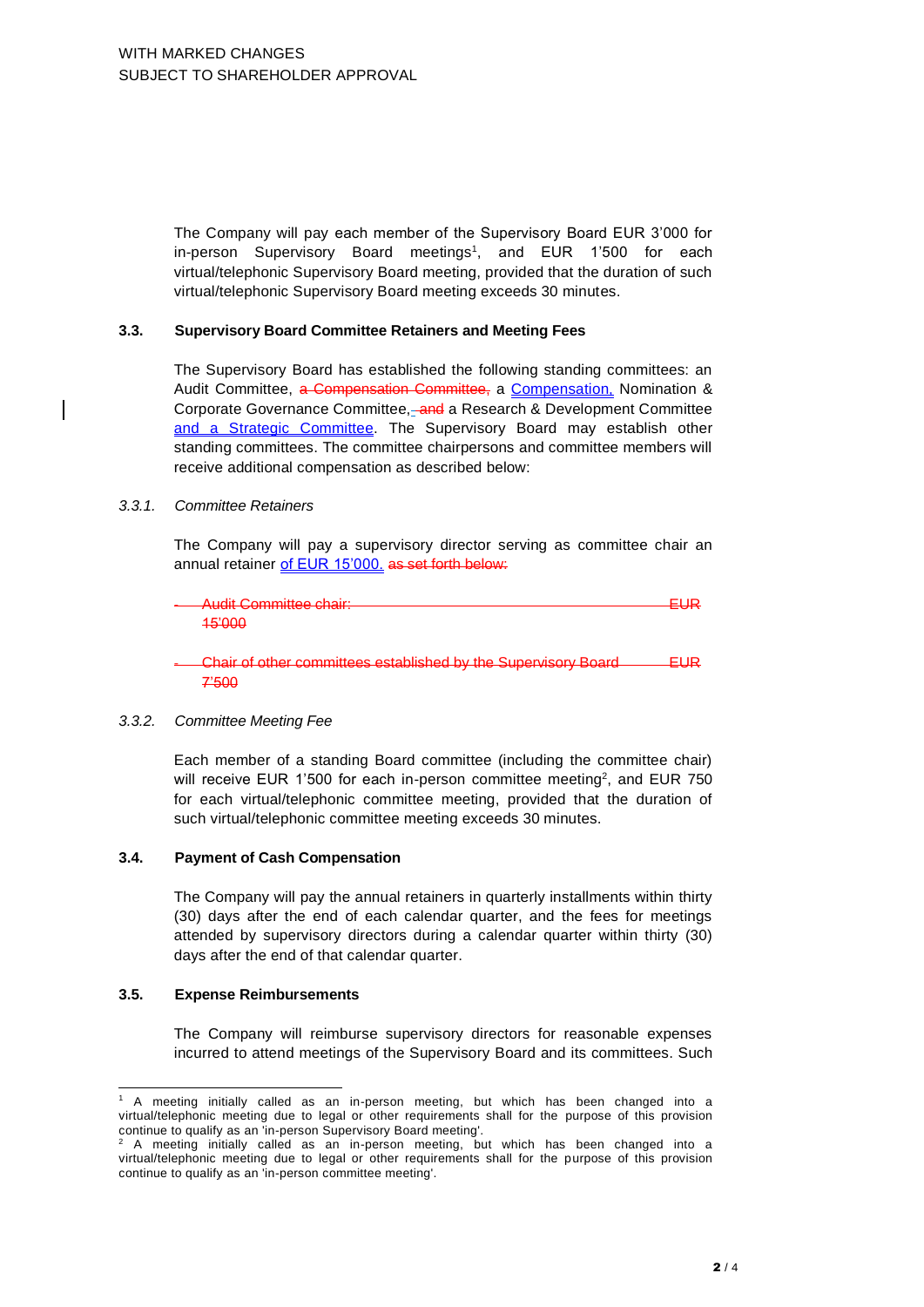expenses will be reimbursed within thirty (30) days after receipt by the Company of an invoice together with originals or copies of receipts showing the payment of such expenses.

## **4. EQUITY COMPENSATION**

## **4.1. Initial Awards**

The Company will grant each newly elected member of the Supervisory Board an initial award of stock options to purchase 60,000 commonordinary shares of the Company (the "**Initial Board Member Award**"). The Initial Board Member Award will be made on the date of the general meeting of the Company in which the member was initially elected to the Supervisory Board. If such dates falls within a so-called 'closed period' according to Affimed's Insider Trading Policy, the granting date shall be amended for such occasion to be the 15th day after the closed period has ended.

Initial Awards vest over a period of three years, with 1/3 of the stock options vesting on the first anniversary of the grant date, and the remainder vesting in equal installments at the end of each three-month period following the first anniversary of the date of grant.

### **4.2. Annual Awards**

Annually, the Company will grant the Supervisory Board Chair options to purchase 45,000 commonerdinary shares of the Company, and each other supervisory director stock options to purchase 30,000 commonerdinary shares of the Company (each such award referred to as an "**Annual Award**").

The grant date for the Annual Awards shall be determined by the Supervisory Board and must (i) be in the first quarter of the financial year and (ii) compliant with the Company´s Insider Trading Policy.

Annual Awards will be made to Supervisory Board members under the condition that they will remain in office after the annual general meeting of that year. If, in any given year, a Supervisory Board member will no longer be in office after the annual general meeting, he or she will not receive an Annual Award for that year.

Annual Awards vest in four quarterly instalments and are fully vested on the first anniversary of the date of grant.

## **4.3. Automatic Grants**

Initial Awards and Annual Awards are granted automatically on the grant date or dates set forth in Section 4.1 and as determined by the Supervisory Board pursuant to clause 4.2 above, based on the approval by the shareholders of this remuneration policy and without any further decisions or approvals by the Supervisory Board or the Company.